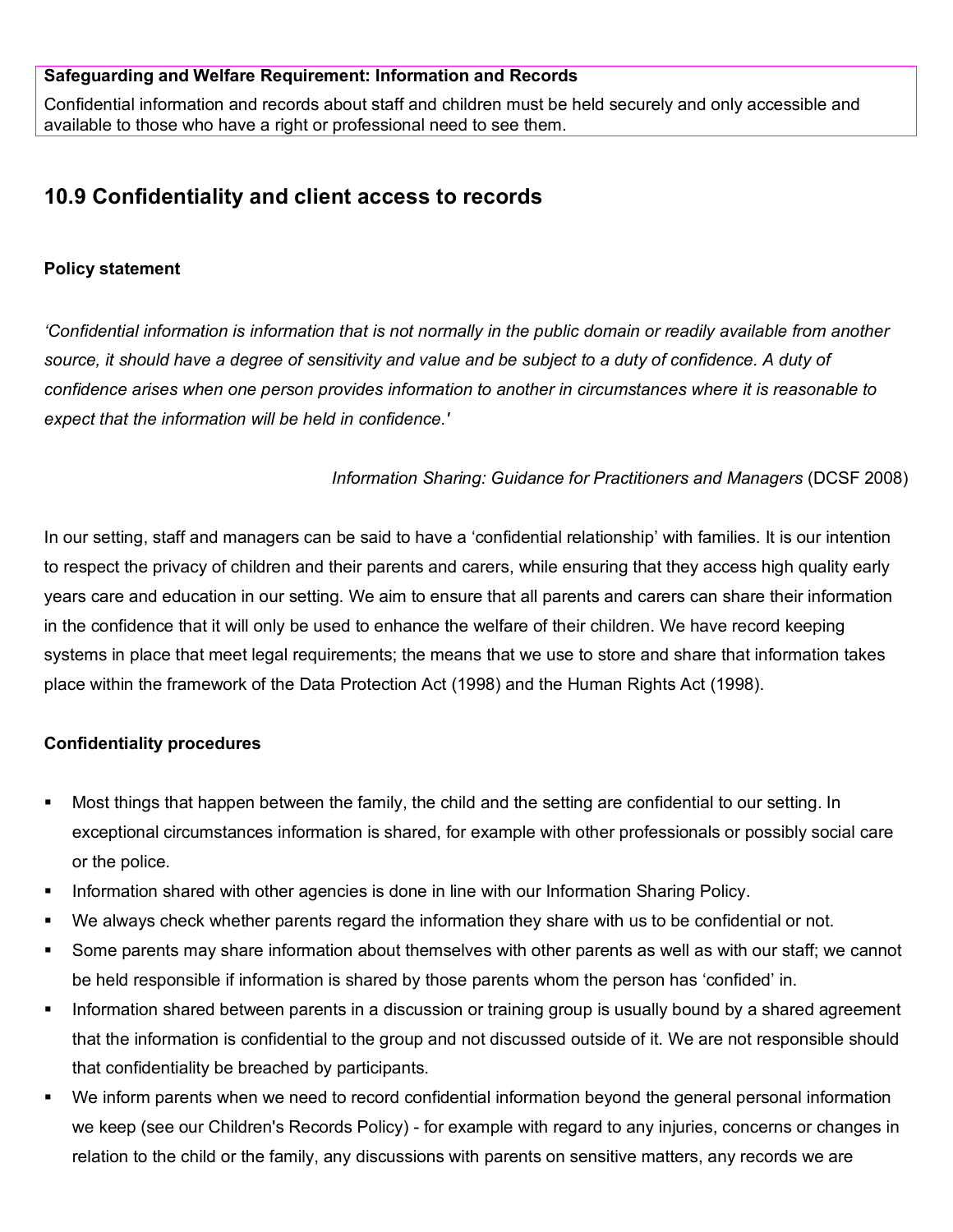obliged to keep regarding action taken in respect of child protection and any contact and correspondence with external agencies in relation to their child.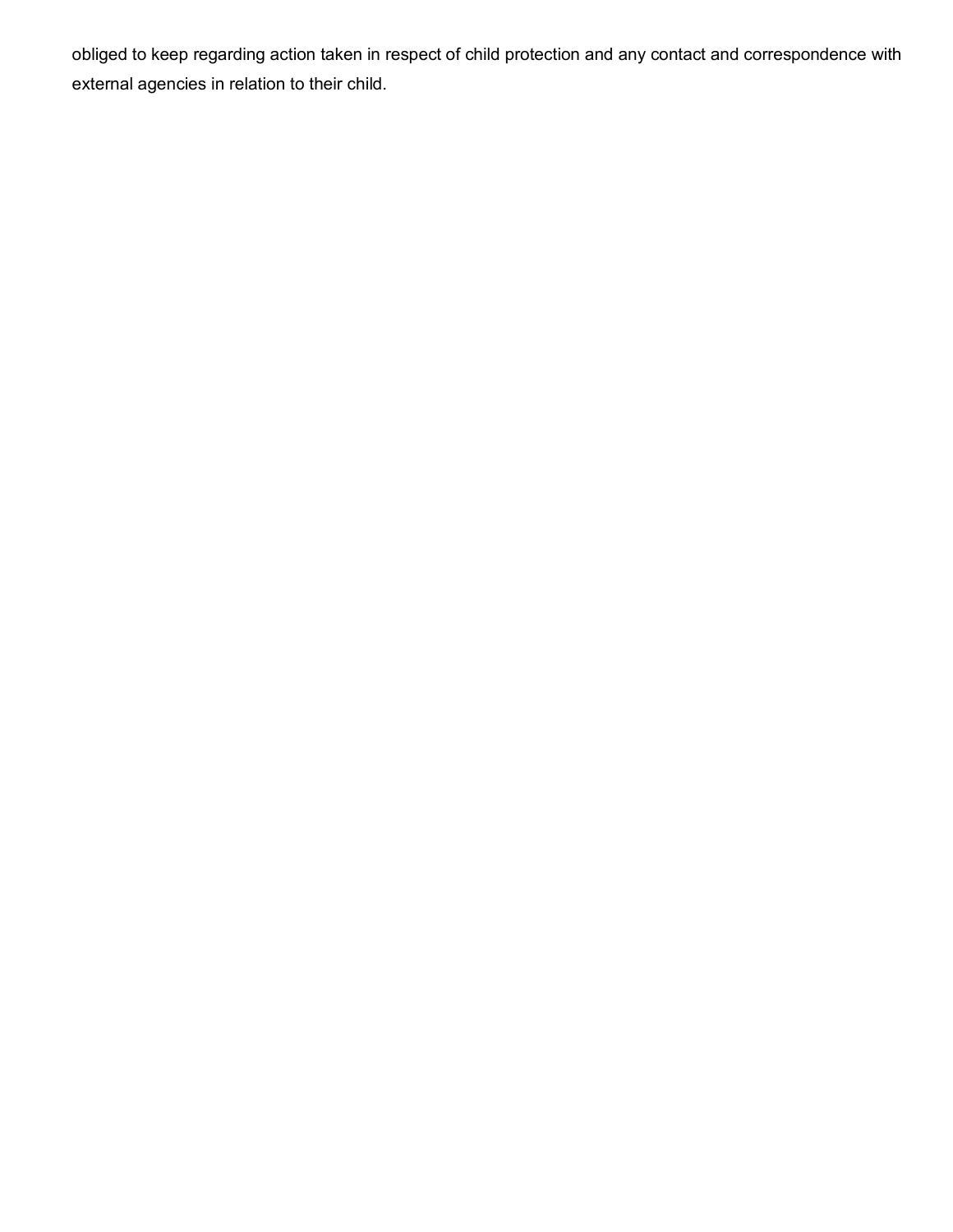- We keep all records securely (see our Children's Records Policy).
- Most information is kept in a manual file. However, our staff may use a computer to type reports, or letters. Where this is the case, the typed document is deleted from the PC and only the hard copy kept. We do not keep electronic records on children, other than the register and financial data.
- Where it is helpful to keep an electronic copy, we download it onto a disc, labelled with the child's name and kept securely in the child's file.
- Our staff discuss children's general progress and well being together in meetings, but more sensitive information is limited to our manager and the child's key person, and is shared with other staff on a need to know basis.
- We do not discuss children with staff who are not involved in the child's care, nor with]other parents or anyone else outside of the setting.
- Our discussions with other professionals take place within a professional framework and not on an informal or ad-hoc basis.
- Where third parties share information about an individual with our practitioners and managers, we check if it is confidential, both in terms of the party sharing the information and of the person whom the information concerns.

# **Client access to records procedures**

Parents may request access to any confidential records we hold on their child and family following the procedure below:

- The parent is the 'subject' of the file in the case where a child is too young to give 'informed consent' and has a right to see information that our setting has compiled on them.
- Any request to see the child's personal file by a parent or person with parental responsibility must be made in writing to the setting leader or manager.
- We acknowledge the request in writing, informing the parent that an arrangement will be made for him/her to see the file contents, subject to third party consent.
- Our written acknowledgement allows 40 working days for the file to be made ready.
- A reasonable fee to cover admin costs may be charged to the parent.
- Our manager informs the management committee and legal advice may be sought before sharing a file.
- **Dur manager goes through the file with the management committee and ensures that all documents have** been filed correctly, that entries are in date order and that there are no missing pages. They note any information, entry or correspondence or other document which mentions a third party.
- We write to each of those individuals explaining that the subject has requested sight of the file, which contains a reference to them, stating what this is.
- They are asked to reply in writing to our manager giving or refusing consent for disclosure of that material.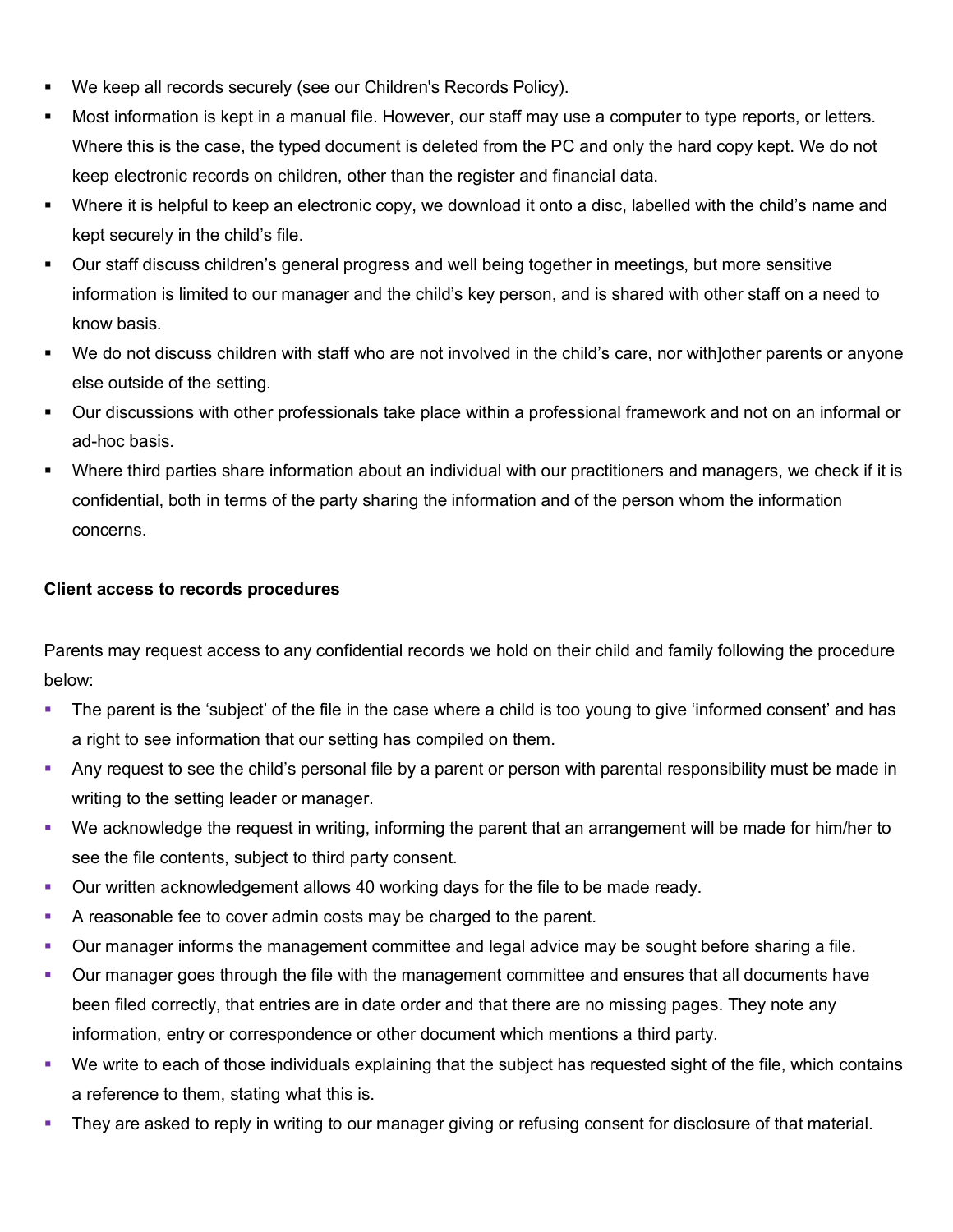- We keep copies of these letters and their replies on the child's file.
- 'Third parties' include each family member noted on the file; so where there are separate entries pertaining to each parent, step parent, grandparent etc, we write to each of them to request third party consent.
- Third parties also include workers from any other agency, including children's social care and the health authority for example. Agencies will normally refuse consent to share information, preferring instead for the parent to be redirected to those agencies for a request to see their file held by that agency.
- Members of our staff should also be written to, but we reserve the right under the legislation to override a refusal for consent or to just delete the name of the staff member and not the information. We may grant refusal if the member of staff has provided information that could be considered 'sensitive' and the staff member may be in danger if that information is disclosed; or if that information is the basis of a police investigation. However, if the information is not sensitive, then it is not in our interest to withhold that information from a parent. In each case this should be discussed with members of staff and decisions recorded.
- When we have received all the consents/refusals our manager takes a photocopy of the complete file. On the copy of the file, our manager removes any information that a third party has refused consent for us to disclose and blank out any references to the third party, and any information they have added to the file, using a thick marker pen.
- The copy file is then checked by the management committee and legal advisors to verify that the file has been prepared appropriately.
- What remains is the information recorded by the setting, detailing the work initiated and followed by them in relation to confidential matters. This is called the 'clean copy'.
- We photocopy the 'clean copy' again and collate it for the parent to see.
- Our manager informs the parent that the file is now ready and invites him/her to make an appointment to view it.
- **Dur manager and the management committee meet with the parent to go through the file, explaining the** process as well as what the content of the file records about the child and the work that has been done. Only the person(s) with parental responsibility can attend that meeting, or the parent's legal representative or interpreter.
- The parent may take a copy of the prepared file away; but, to ensure it is properly explained to and understood by the parent, we never hand it over without discussion.
- It is an offence to remove material that is controversial or to rewrite records to make them more acceptable. Our recording procedures and guidelines ensure that the material reflects an accurate and non-judgemental account of the work we have done with the family.
- If a parent feels aggrieved about any entry in the file, or the resulting outcome, then we refer the parent to our complaints procedure.